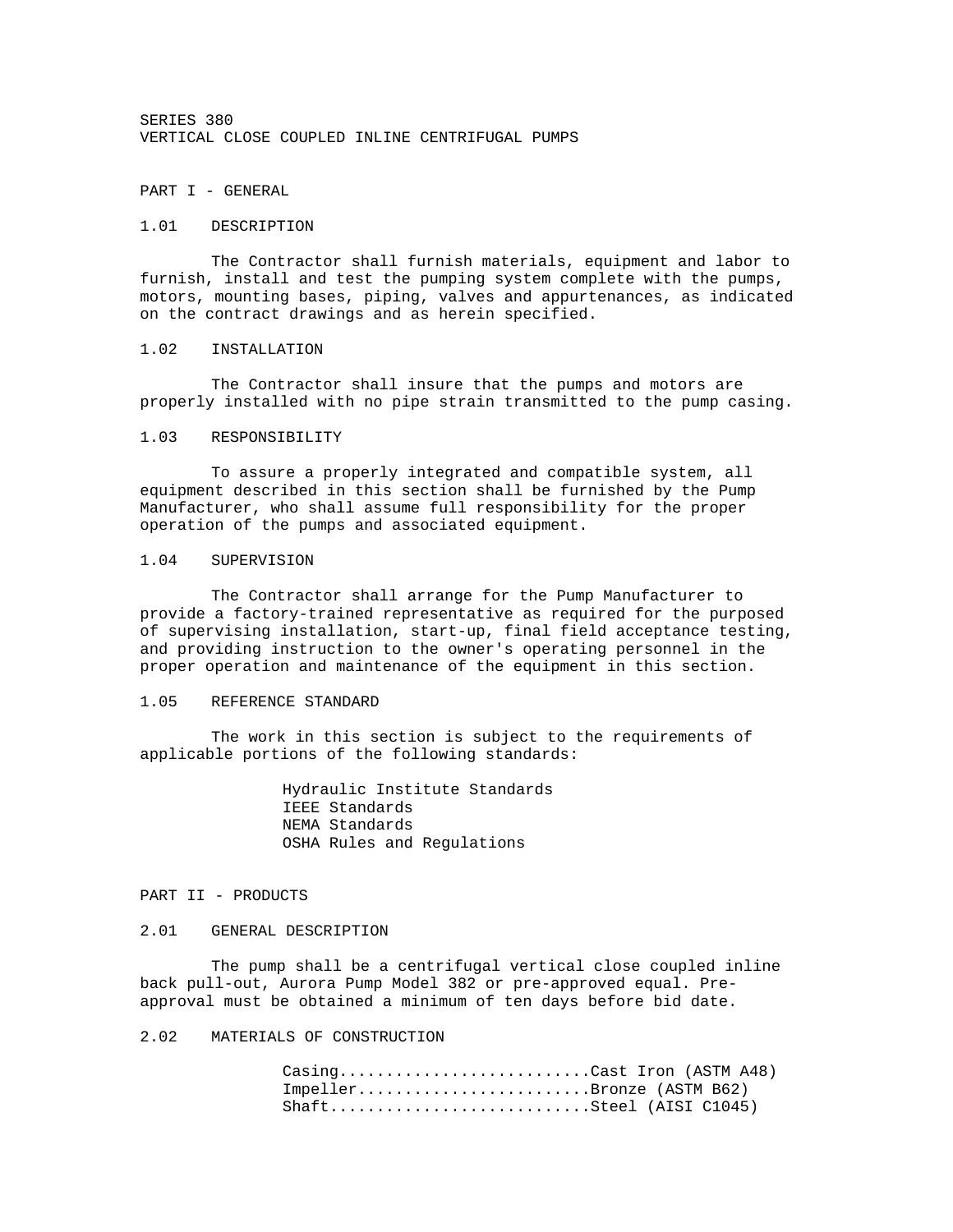| Case Wear $Ring$ Bronze (ASTM B62) |  |  |
|------------------------------------|--|--|
| Shaft SleeveBronze (ASTM B62)      |  |  |
| Power FrameCast Iron (ASTM A48)    |  |  |

# 2.03 CASING

 The casing will be of the end suction hydraulic design, with the suction and discharge flanges the same size located on a common CL 180\* apart for mounting in pipe line. The pump shall include a volute type casing suction branch to minimize pumping noise.

#### 2.04 IMPELLERS

 The impellers shall be vacuum cast. They shall be finished all over, the exterior being turned and the interior being finished smooth and cleaned of all burrs, trimmings, and irregularities. The impellers shall be dynamically balanced.

The impellers will be keylocked to the shaft.

## 2.05 CASE WEARING RINGS

 The pump casing and stuffing box cover shall each be fitted with a case wear ring to minimize abrasive and corrosive wear to the casing. An additional case wear ring shall be supplied between the impellers. The case wear ring shall be of the radial type, press fitted into the casing.

## 2.06 MECHANICAL SEAL

 Each pump is to be furnished with a mechanical seal with a Ni-Resist seat, carbon washer, Buna-N elastomers and stainless steel metal parts. A bypass line must be provided between the seal faces and the discharge flange to assure adequate venting of the seal chamber and to provide lubrication.

# 2.07 SHAFT

 The impellers shall be direct-coupled to the power frame shaft. The shaft shall be machined to provide an impeller keyway, and drilled and tapped to accept the impeller fastener. The shaft shall be onepiece. Stub shafts are not acceptable. The outboard shaft extension shall be machined with a keyway to accept a coupling to the driving unit. Water slingers shall be furnished on both the inboard and outboard shaft extension.

## 2.08 SHAFT SLEEVE

 The pump shaft shall be fitted with a shaft sleeve to minimize shaft wear.The sleeve shall be sealed to the impeller hub by an O-ring, and shall be positively driven by a pin to the keyway. The use of adhesive compounds to fasten the sleeve to the shaft shall not be accepted.

#### 2.14 MOTOR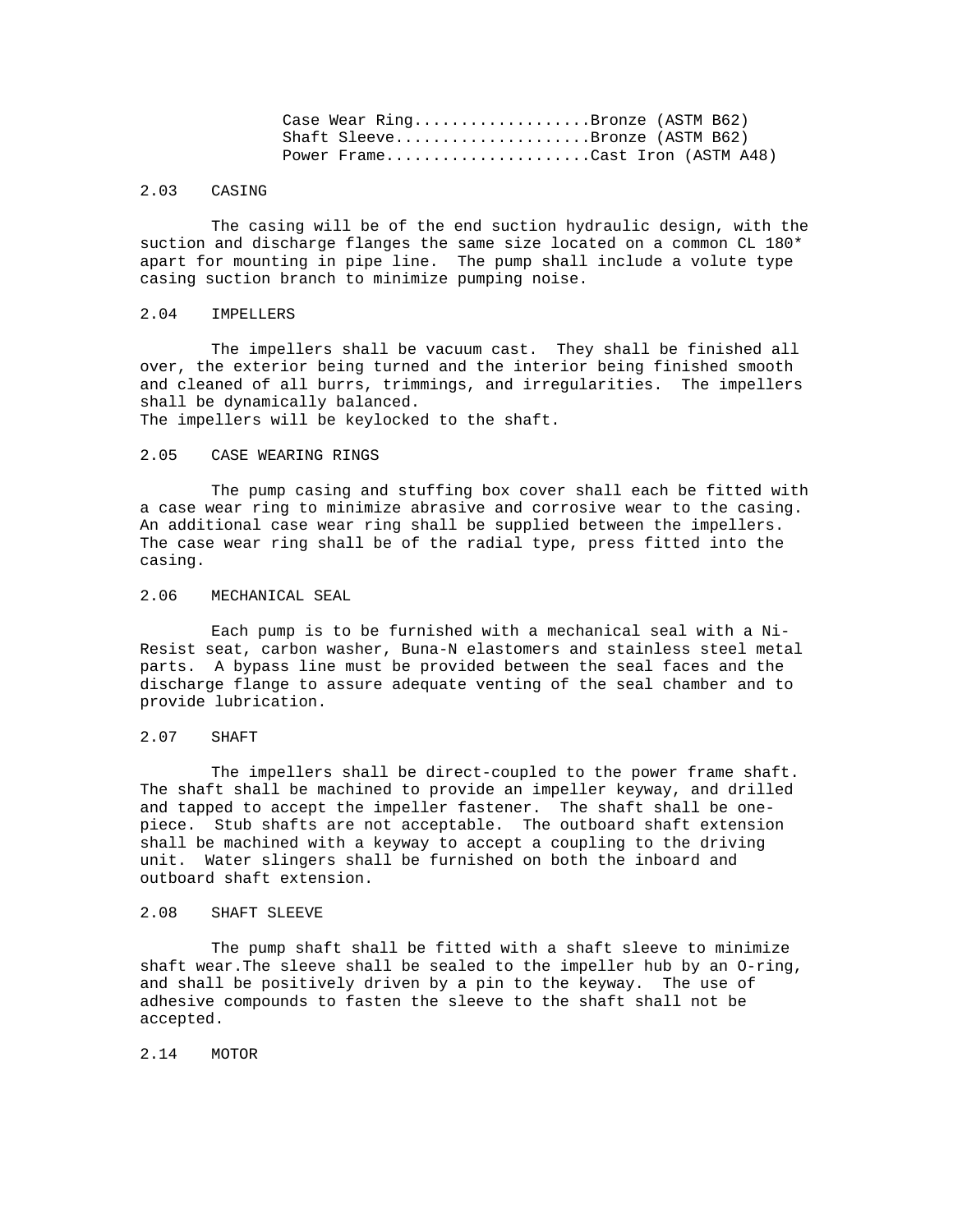Each pump is to be close-coupled to a motor shall in accordance with the latest NEMA standards, and shall have the following characteristics:

Enclosure....................Open Drip Proof/TEFC/X-

Proof

 Number of Phases.............Three Cycles.......................60 Hz Voltage......................230/460 Volt Speed........................3600 RPM Horsepower...................? hp

 Each motor shall have a sufficient horsepower rating to operate the pump at any point on the pump's head-capacity curve without overloading the nameplate horsepower rating of the motor regardless of service factor. The motor shall have a service factor of 1.15. The service factor is reserve for variations in voltage and frequency.

## PART III - PERFORMANCE

#### 3.01 CONDITIONS OF SERVICE

 The following conditions of service shall be strictly adhered to:

|           | Number of Units?                  |
|-----------|-----------------------------------|
|           | Type of $Dirive$ ? (variable or   |
| constant) |                                   |
|           | Discharge Size2.5 in, minimum     |
|           | Suction Size2.5 in, minimum       |
|           | Design Capacity US gpm            |
|           | Design Head ft                    |
|           | Efficiency at Design %, minimum   |
|           | Rotative Speed3500 RPM, maximum   |
|           | Shut-off Head203 ft, minimum      |
|           | Driver Horsepower19.1 hp, minimum |
|           | NPSHR at Design ft, maximum       |
|           |                                   |

3.02 INSPECTION AND FACTORY TESTS

 Each centrifugal pump furnished under these specifications shall be tested at the factory to verify individual performance (VIP). Certified copies of all test reports shall be submitted to the Engineer for approval prior to shipment. Each unit shall be hydrostatically tested in accordance with the Hydraulic Institute Standards.

#### 3.03 INSTALLATION AND ACCEPTANCE TESTS

 A. The pumping units shall be installed in accordance with the instructions of the manufacturer and as shown on the drawings by the Contractor.

 B. Installation shall include furnishing the required oil and grease for initial operation. The grades of oil and grease shall be in accordance with the manufacturer's recommendations.